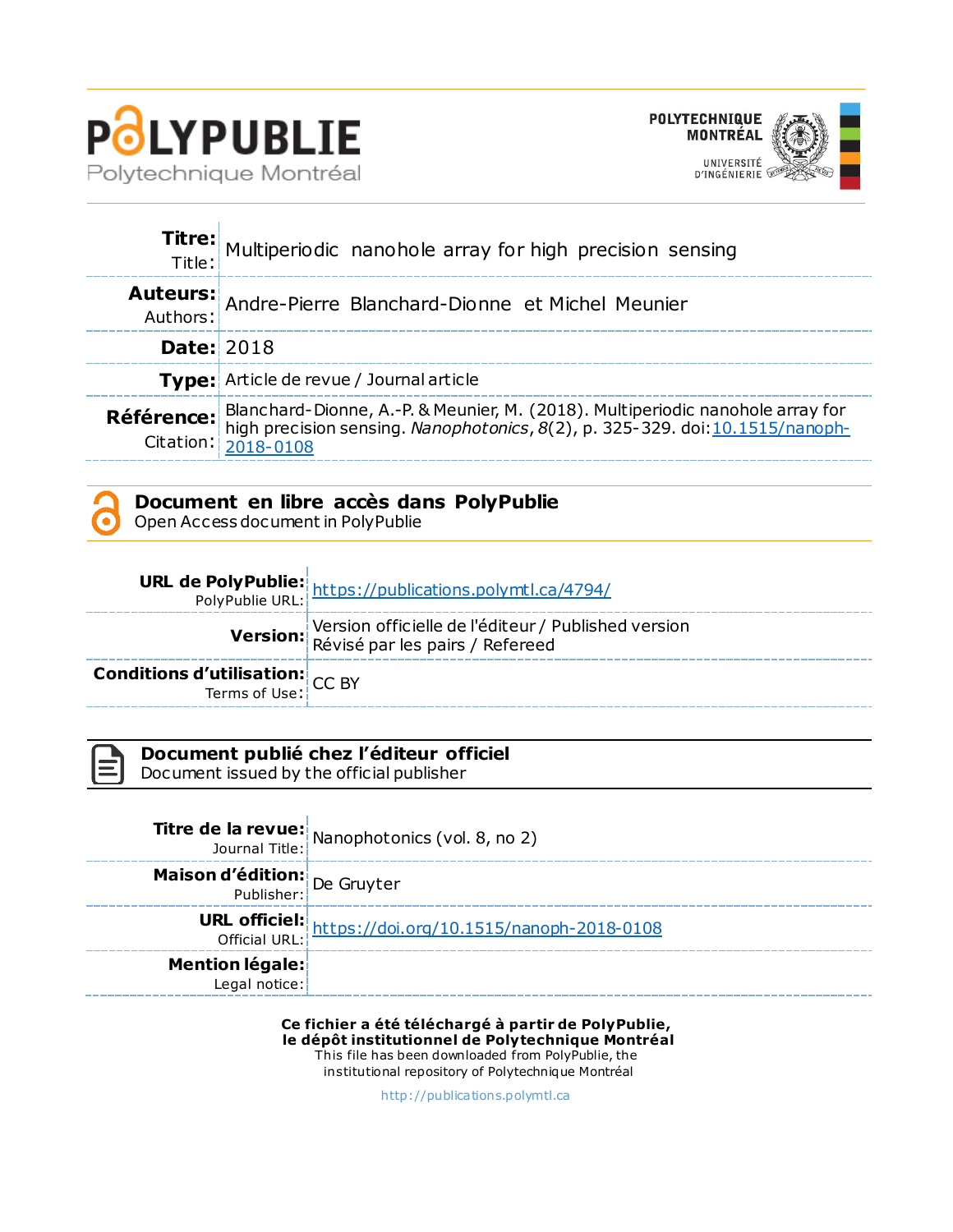Andre-Pierre Blanchard-Dionne and Michel Meunier\*

# **Multiperiodic nanohole array for high precision sensing**

<https://doi.org/10.1515/nanoph-2018-0108>

Received July 26, 2018; revised October 10, 2018; accepted October 11, 2018

**Abstract:** In this article, we present a multiperiodic nanohole array structure for improved sensing. The structure consists a series of rows of nanoholes, each having a different period in an ascending order. A monochromatic source illuminates the structure, and a resonance condition is met for the row having a momentum matching Bloch wave, which leads to extraordinary optical transmission. With this new plasmonic structure, the sensing signal can be retrieved using the spatial position of the transmission maxima. This setup requires a simple optical setup while achieving increased resolution and accuracy. A resolution of 4.6   10−6 refractive index units is achieved, which is comparable to surface plasmon resonance system based on the Kretchmann configuration.

**Keywords:** nanomaterials; optical sensors; subwavelength structure; surface waves.

# **1 Introduction**

Ever since nanohole arrays were shown to exhibit extraordinary optical transmission [1] and were used for sensing [2], there has been a considerable amount of research done to demonstrate their potential as biomedical diagnostic tools. This type of sensor is particularly well suited for highly multiplexed sensing, as the arrays can easily be integrated in an imaging system, taking advantage of linear collimation. This leads to the possibility of building a compact, low-cost, and fully integrated device that can achieve multiple detections using a lab-on-a-chip device [3]. But early demonstrations of sensing using those devices showed

several challenges [4], particularly in terms of resolution, which ranged between 1   10−4 and 1   10−5 refractive index units (RIU) [5–9], compared to analogous devices based on surface plasmon resonance (SPR), which typically range at 1   10−6–1   10−7 RIUs. A number of authors have implemented different strategies in order to improve the resolution of the device, such as crossed polarizers [10], Bragg mirrors on the edges of the holes [11], different shapes such as double-hole arrays [12] or elliptical holes [13], dual periodic system [14, 15], or dual wavelength system [7, 16], or used a different collimation angle [17]. Even with all these methods, most works on nanoholes arrays still rely on simplistic interrogation methods like a wavelength interrogation via a spectrometer [9, 18–20] or direct intensity measurements [21–24].

If we look at typical SPR sensors based on the Kretchmann configuration, usually three types of interrogation [25] are used. The first one, an intensity scan at a fixed angle, measures the difference in intensity of the reflected monochromatic light after a change in refractive index. It is done at a specific angle, which leads to SPR. A wavelength scan consists of measurements of the reflection of polychromatic light at a specific angle and uses the position of a maxima or minima of the spectrum for sensing. The angular scan uses the measurements of reflected light of a single wavelength at different angles around the angle of resonance and also uses a minima as the sensing signal. As was pointed out by a theoretical analysis of SPR sensor's performances [26], these two last interrogation methods usually lead to better performances, as the signal is not affected by correlated type noise. The angular scan is usually the method of choice, as it allows for a simpler optical setup. For nanohole-array-typed sensors, the picture is quite different, as the resonance is usually achieved using a linear collimation optical system. Angular scans are never used, and the systems rely on an intensity or wavelength interrogation.

# **2 Approach and experimental setup**

In this paper, we present a fourth type of interrogation method, which consists in a scan of the hole array

Public License.<br>Brought to you by | École Polytechnique de Montréal Authenticated Download Date | 3/5/20 8:15 PM ႕

**<sup>\*</sup>Corresponding author: Michel Meunier,** Laser Processes and Plasmonics Laboratory, Engineering Physics Department, Polytechnique Montreal, 2900 Edouard Montpetit Blvd, Montreal H3T1J4, Canada, e-mail: [michel.meunier@polymtl.ca](mailto:michel.meunier@polymtl.ca) **Andre-Pierre Blanchard-Dionne:** Laser Processes and Plasmonics Laboratory, Engineering Physics Department, Polytechnique Montreal, 2900 Edouard Montpetit Blvd, Montreal H3T1J4, Canada

Open Access. © 2019 Michel Meunier et al., published by De Gruyter. ( $\degree$ ) BY This work is licensed under the Creative Commons Attribution 4.0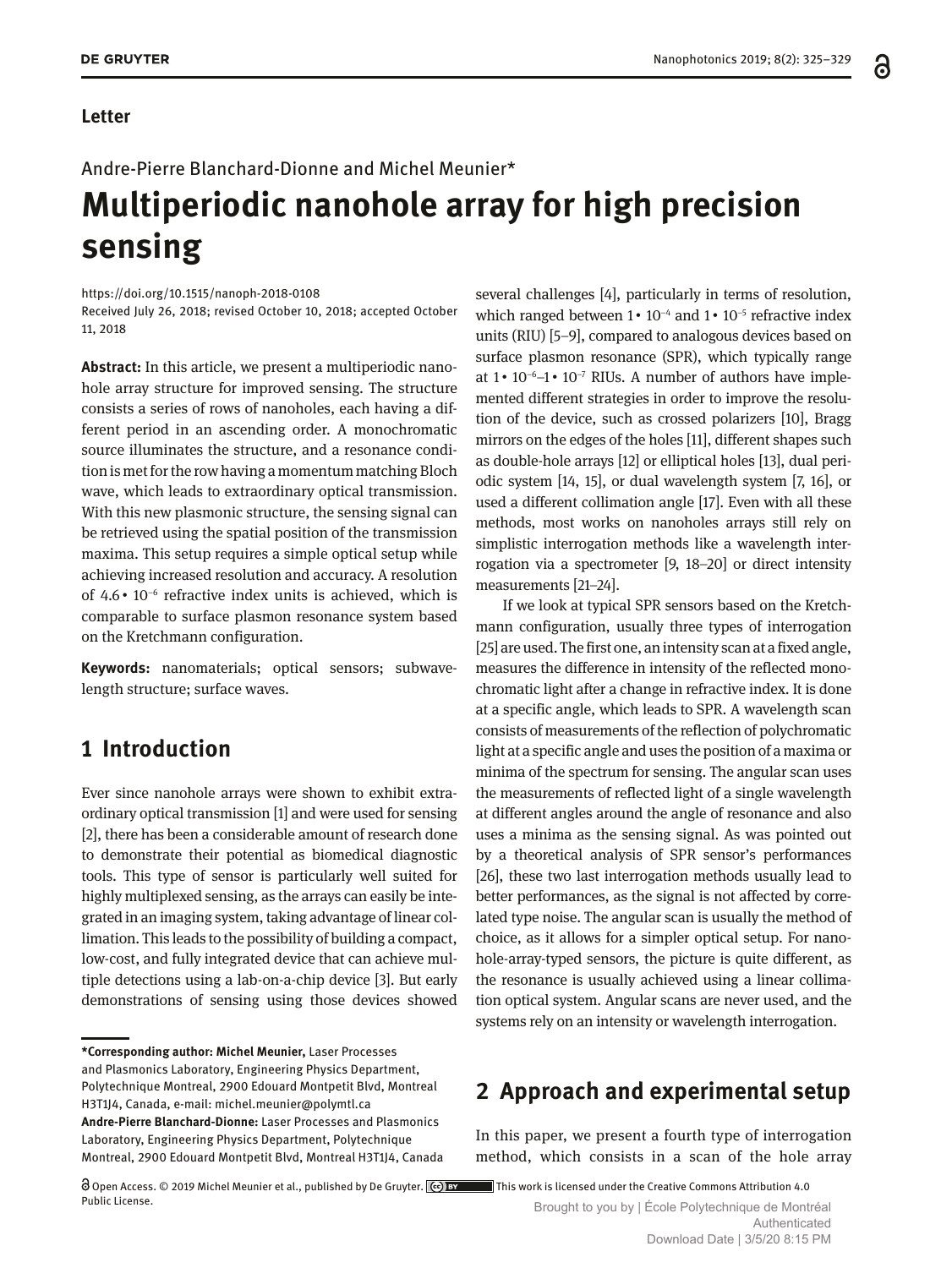

**Figure 1:** Schematic of the nanohole array structure and working principle.

(A) Multiperiodic nanohole array. Each column has a periodicity equal to  $d_0 \cdot m \cdot d$ , where  $d_0$  is the initial period, *m* is the number of the column, and  $\cdot$  *d* is the increment. (B) The transmission image of the structure at a single wavelength will exhibit a bright fringe for a column with periods that match the resonant condition of the array. Changing the refractive index will move the fringe, and the position of the maxima gives the sensing signal.

periodicity, as illustrated in Figure 1. As the mechanism of the coupling of incident light to surface waves relies on the diffraction of light by the array, changing the period will lead to a change of the diffracted light's wavevector. Obtaining the spatial intensity profile of the transmitted light for a structure with incremental increases of the period results in a wavevector scan, just like an incremental change of the wavelength or of the incident angle would. The optical setup used for this sensing device remains a very simple monochromatic microscope with high acquisition frequency and retains the capacity for high multiplexing.

The structure consists of circular hole arrays with a period varying from 500 to 600 nm with an increment of 1 nm and diameter of 165 nm, as shown in Figure 2. The dimensions of the holes were optimized using the analytical formalism of coupled mode theory [27, 28] in order to improve the quality factor of the resonance peak. The increment as well as the spacing of the hole in the y direction, thus the ascending periodicity, was chosen in order to retrieve a satisfactory resonance profile on the camera at the chosen magnification, which allows multiple sensors to be monitored at the same time. The scanning electron microscope image shows the hole array, with the spacing in the y-axis fixed at 700 nm. An optical microscope image in the inset of that figure shows the spatial dependency of the resonant conditions of the array, which follows the period of each line. The sample thus acts as its own monochromator, with the wavelength of transmission/reflection being associated with



#### **Figure 2:** Images of the array.

(A) Reflection image of the multiperiodic nanohole array under white light illumination, using crossed polarizers. The sample reflects a different color, which is dependent of the periodicity. (B) SEM image of the nanohole array with a 1-nm increment changing period (the total sample goes from 500 to 600 nm) in the x-axis and a 700-nm period in the y-axis. The hole size is 180 nm, and the thickness of the gold film is 100 nm.

a single line. The hole array was fabricated using E-beam lithography (Raith GmbH E-Line Plus, Dortmund, North Rhine-Westphalia, Germany) in a lift-off process [29]. The gold layer of 100 nm was deposited using an e-beam evaporator with a 2-nm Chrome adhesion layer. A polydimethylsiloxane microfluidic chip with three channels was used to deliver the solutions to the 3  $\cdot$  3 sensor array.

> Brought to you by | École Polytechnique de Montréal Authenticated Download Date | 3/5/20 8:15 PM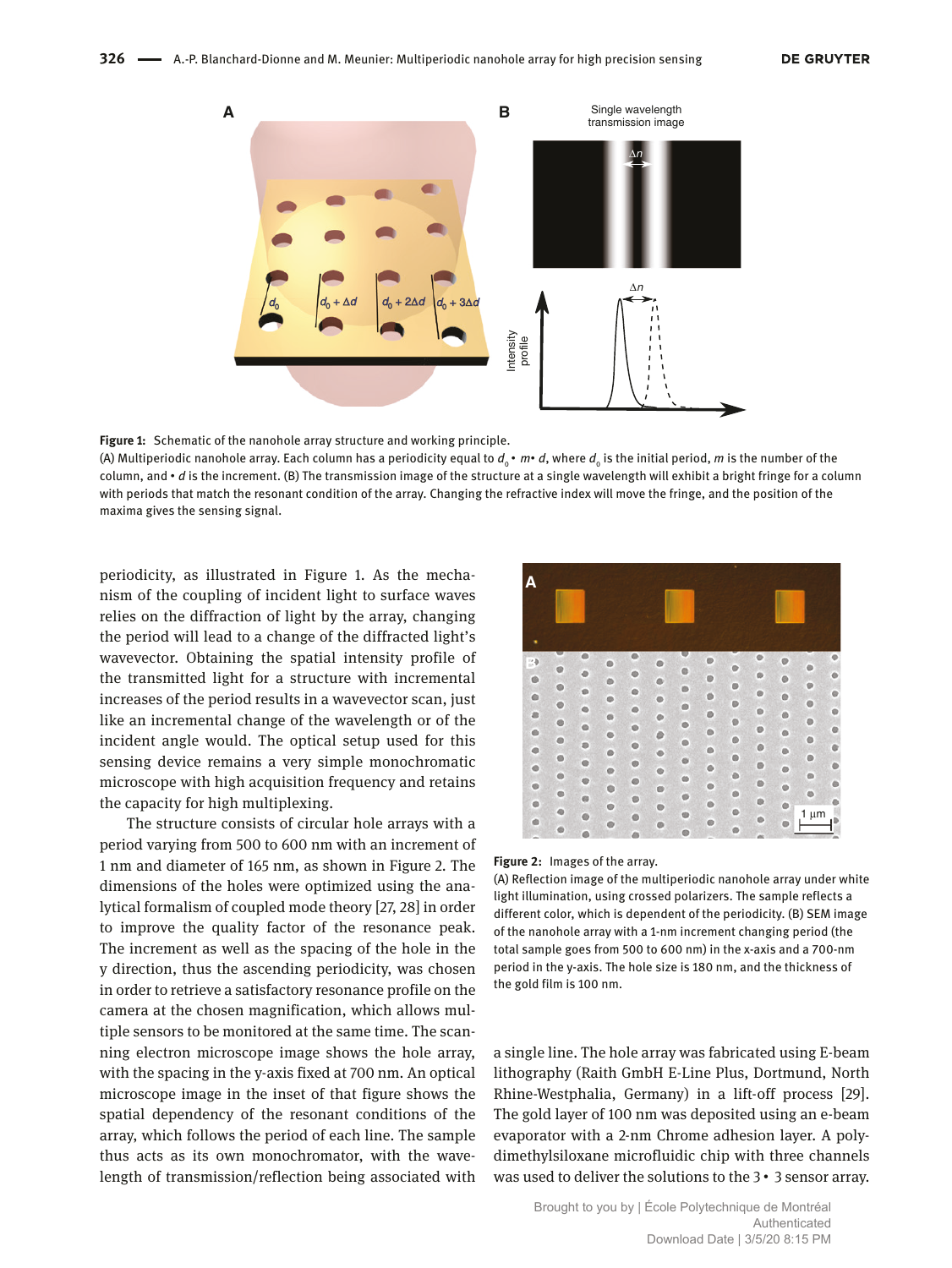

**Figure 3:** Optical setup and microfluidic chip.

(A) The optical setup consists of a homemade microscope with a monochromatic laser diode source, a spatial filter, and a polarizer. The microscope objective was 25 $\cdot$ . (B) The polydimethylsiloxane microfluidic chip with three parallel channels.

The sensor assembly was fixed to a rotary stage in order to align the samples with the beam.

The optical setup for sensing consists of a 785-nm laser diode source (Thorlabs Inc., Newton, NJ, USA) on a diode temperature controller (Newport Corporation, Irvine, CA, USA), which goes into a spatial filter (Newport Corporation, Irvine, CA, USA) towards the nanohole array sensors as illustrated in Figure 3. Light is collected via a microscope using a 15• microscope objective (Nikon) and a camera (Q-Imaging Corporate, Surray, British Columbia, Canada). The signal was analyzed in a Labview interface. A detection window was set around the transmission maxima of the sample, and the intensity was recorded as a function of the spatial position in the x-axis, using a summation in the y-axis. The signal was recorded as a function of time, and the position of the maxima was determined using the centroid method. It should be noted that the resolution of the system depends on the magnification, which, in counter parts, limits the multiplexing capabilities of the device.

# **3 Results and discussion**

In order to test the performances of the device, a sensitivity measurement as well as a real-time test of the limit of detection (LD) was performed. The sensitivity



**Figure 4:** Sensitivity measurements.

Transmission image of the multiperiodic nanohole array sample with (1) water and (2) ethanol as the surrounding medium. (B) Top Measured transmission profile of the images of the arrays. The intensity was integrated along the y-axis and plotted as a function of the x-axis. Bottom: Transmission intensity of the nanohole array as a function of the period as calculated using coupled mode theory.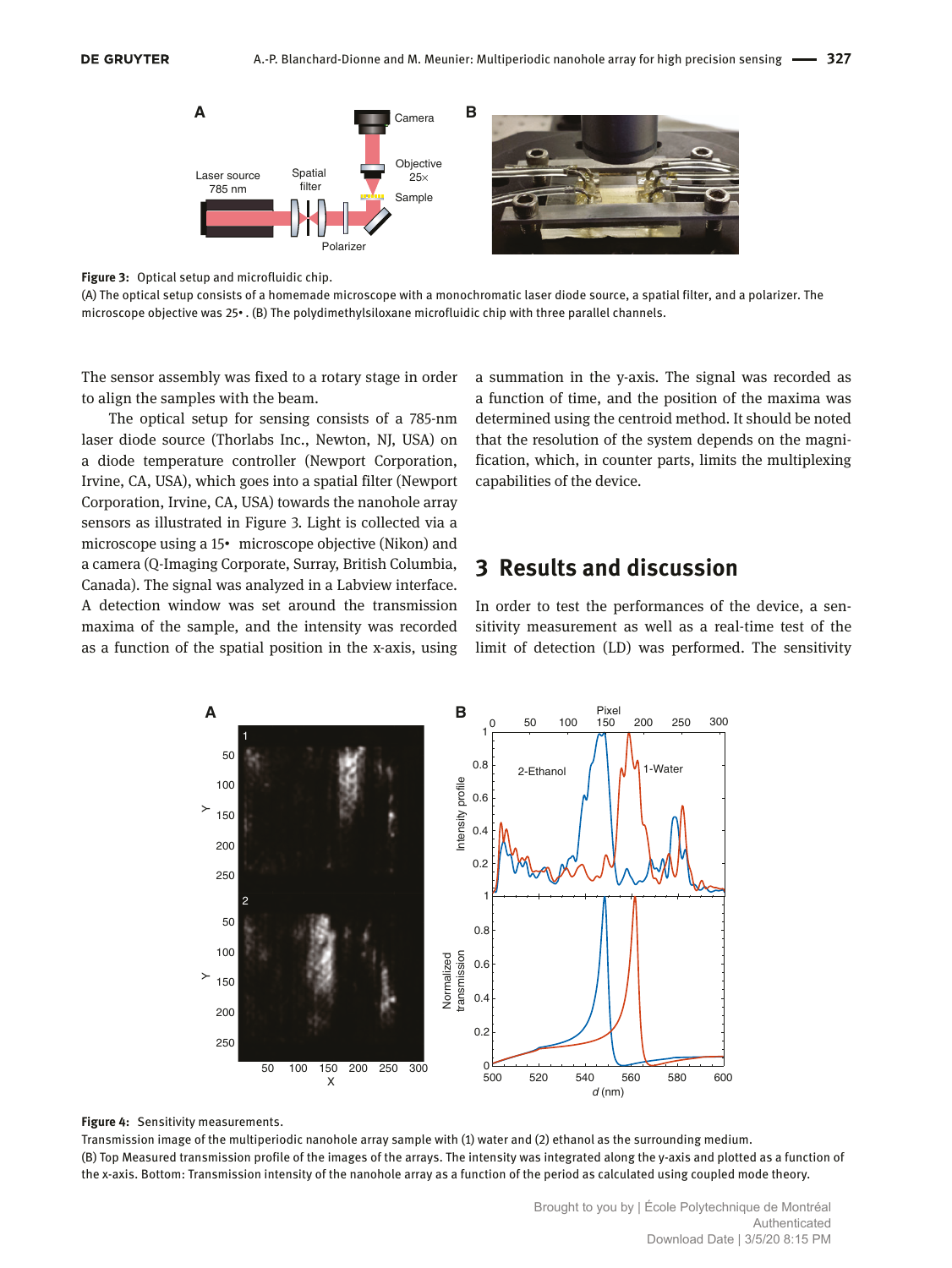

**Figure 5:** Limit of detection measurements. Real-time measurements of the position of the resonance maxima for different concentration of ethanol in water.

was measured by taking two images of the transmission image of the multiperiodic array with solutions of different refractive index, namely, water (1.3296 [30]) and ethanol (1.3577 [31]). The difference in the position of the maxima was determined to be at 38 pixels on the camera, as shown in Figure 4A. As the extent of the 70- $\cdot$  m sample on the camera was at 300 pixels and that every line had a distance of 0.7 m and represented a shift of 1 nm of periodicity from one another, we can conclude that the sample's sensitivity was  $S \cdot 1352$  px/RIU  $\cdot 450.7$  nm/ RIU. Coupled mode theory [27, 28] was used in order to model the optical properties of the arrays as a function of the array period and to optimize the dimensions of the nanohole array. The transmission spectrum is given in Figure 4B, with a theoretical sensitivity of 462.6 nm/RIU, which is very similar to the one measured.

The LD of the system was measured by alternating solution from water to a small concentration of ethanol (2%). The position of the maxima was recorded as a function of time using the centroid method. The sensing signal was temporally averaged to obtain one point every second. The LD of the systems corresponds to the smallest measurable minimal increment of refractive index that was detectable by the system, which we represent using  $LD = \frac{\Delta n}{SNR}$ , where  $\cdot n$  is the refractive index change used in the experiment and SNR is the signal-to-noise ratio recorded. The noise was obtained using the standard deviation of the signal on a flat portion of the signal. For a change of refractive index of 5.6   10−4 RIU, the SNR recorded was 122.7 for an LD of 4.6   10−6 RIU. This is consistent with the LD obtained using the sensitivity and the noise level (*σ*) of the system (LD  $\cdot$  *σ*/*S*), which, if we look at the inset in Figure 5, can be evaluated to about 0.01 px.

### **4 Conclusion**

The use of a multiperiodic nanohole array accounts for several advantages compared to multiplexed devices using a simple intensity measurement. First, as the signal relies on the position of a maxima, the monitoring of a change in refractive index will be directly accountable for the change in the resonant property of the system. This is important when we consider that the signal is obtained via transmission, which is susceptible to spurious noise by absorption in the sensing medium itself and by any contaminants in the solution or air bubbles. The resulting sensor is improved not only in its performances by reducing spurious noise and correlated noise (such as source noise) but also in accuracy. It also improves the multiplexing capabilities compared to systems using a wavelength interrogation measurement, as these systems either slow down greatly the acquisition rate by dividing it by the number of sensors or can only use one dimensional images, as the other dimension is used for the grating of the spectrometer. We thus believe that this new structure might become reliable in order to accomplish highresolution multiplexed sensors.

#### **References**

- [1] Ebbesen TW, Lezec HJ, Ghaemi H, Thio T, Wolff P. Extraordinary optical transmission through sub-wavelength hole arrays. Nature 1998;391:667–9.
- [2] Brolo AG, Gordon R, Leathem B, Kavanagh KL. Surface plasmon sensor based on the enhanced light transmission through arrays of nanoholes in gold films. Langmuir 2004;20:4813–5.
- [3] Lopez GA, Estevez MC, Soler M, Lechuga LM. Recent advances in nanoplasmonic biosensors: Applications and lab-on-a-chip integration. Nanophotonics 2017;6:123.
- [4] Dahlin AB, Wittenberg NJ, Höök F, Oh SH. Promises and challenges of nanoplasmonic devices for refractometric biosensing. Nanophotonics 2013;2:83–101.
- [5] Hwang GM, Pang L, Mullen EH, Fainman Y. Plasmonic sensing of biological analytes through nanoholes. IEEE Sens J 2008;8:2074–9.
- [6] Im H, Lee SH, Wittenberg NJ, et al. Template-stripped smooth ag nanohole arrays with silica shells for surface plasmon resonance biosensing. ACS Nano 2011;5:6244–53.
- [7] Escobedo C, Vincent S, Choudhury A, et al. Integrated nanohole array surface plasmon resonance sensing device using a dual-wavelength source. J Micromechanics Microengineering 2011;21:115001.
- [8] Lee KL, Chen PW, Wu SH, Huang JB, Yang SY, Wei PK. Enhancing surface plasmon detection using template-stripped gold nanoslit arrays on plastic films*.* ACS Nano 2012;6:2931–9.